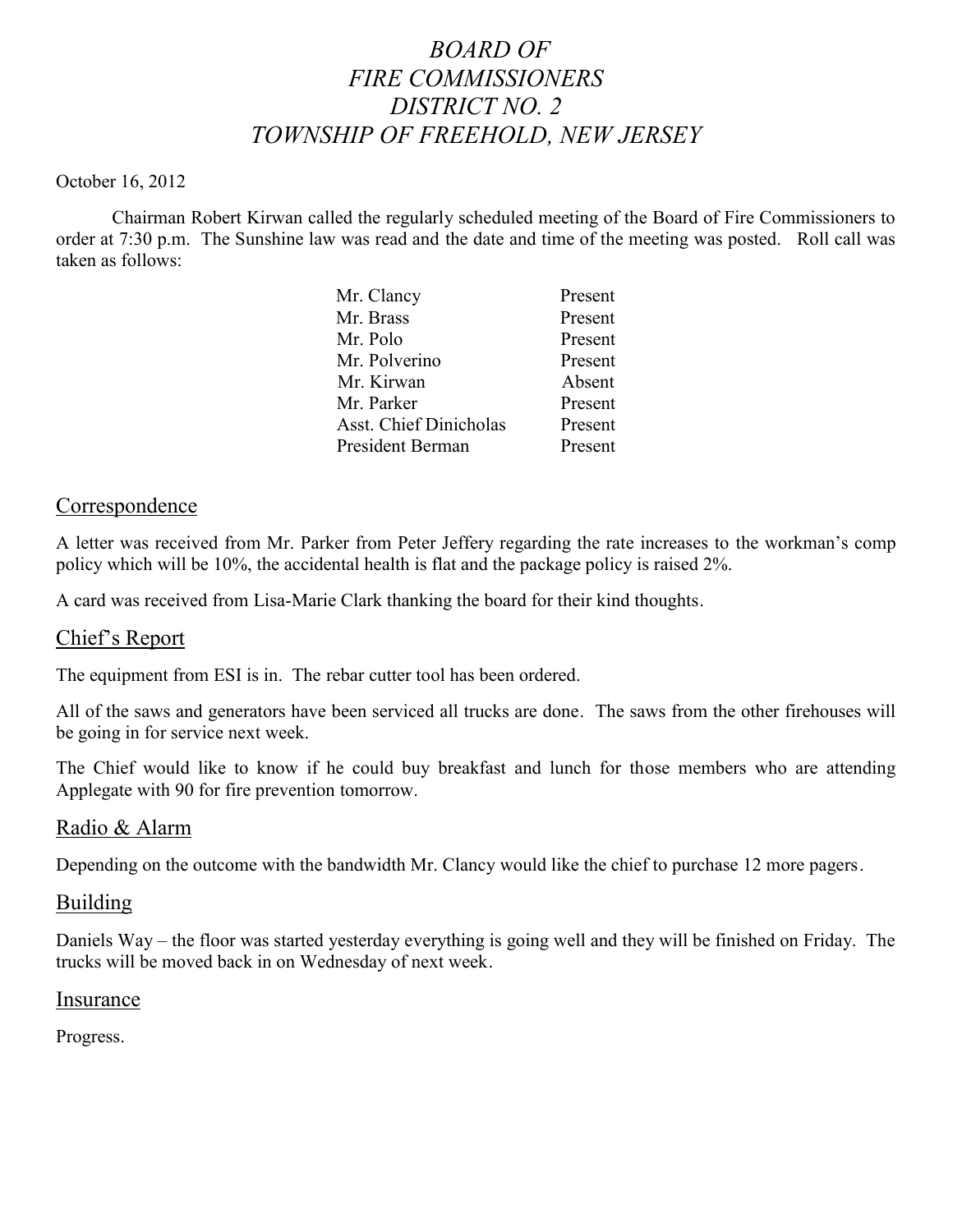# Maintenance

77 – the new ladder will be installed after a box is made to help keep it from moving around.

Mid-Atlantic is still waiting on 1 more part that should be in any time now to fix the air system.

# New Business

Nothing at this time.

## Old Business

Mr. Parker has 2 resolutions that he would like to memorialize at this meeting the first is to take action to increase the emergency appropriations Mr. Kirwan made the motion and Mr. Brass  $2<sup>nd</sup>$  and it was approved. The 2<sup>nd</sup> is for the bid to Engine Bay Floor which Mr. Kirwan made the motion and Mr. Brass 2<sup>nd</sup> which was also approved.

Mr. Brass reviewed the ISO report to see where they could increase their points and the main area was in the record keeping. Going forward all drills, training and classes will have documentation.

## Physicals

President Berman would like further classification of the duties of a Class "C" can they go to drills and work details as well as drive trucks? The board is going to consider what the duties of a class "C" should be and add it to the policy.

# Treasurer's Report

Freehold Savings Bank

| Checking      | 797.59         |
|---------------|----------------|
| CD            | 1,126,875.70   |
| Money Market  | 829,755.79     |
| Total assets: | \$1,957,429.08 |

Two checks were received from American General as Refunds the first was in the amount of \$2,776.85 and the  $2<sup>nd</sup>$  was \$3,336.15 which both were deposited in the money market account on 10/10/12. The refund is due to the adjustments to the new carrier Combined insurance.

# October Bills

| 8486 | JCP & L              | 400.58   |
|------|----------------------|----------|
| 8487 | Verizon Wireless     | 1,037.03 |
| 8488 | NJ Natural Gas       | 60.39    |
| 8489 | <b>Staples</b>       | 60.98    |
| 8490 | Verizon              | 439.41   |
| 8491 | Cablevision          | 224.70   |
| 8492 | Best Buy             | 2,799.90 |
| 8493 | Baco's Pizza         | 150.42   |
| 8494 | Especially for You   | 84.00    |
| 8495 | Noble Ind. Supply    | 227.36   |
| 8496 | E. Freehold Fire Co. | 234.04   |
| 8497 | Evan Berman          | 80.00    |
| 8498 | Dunkin Donuts        | 34.53    |